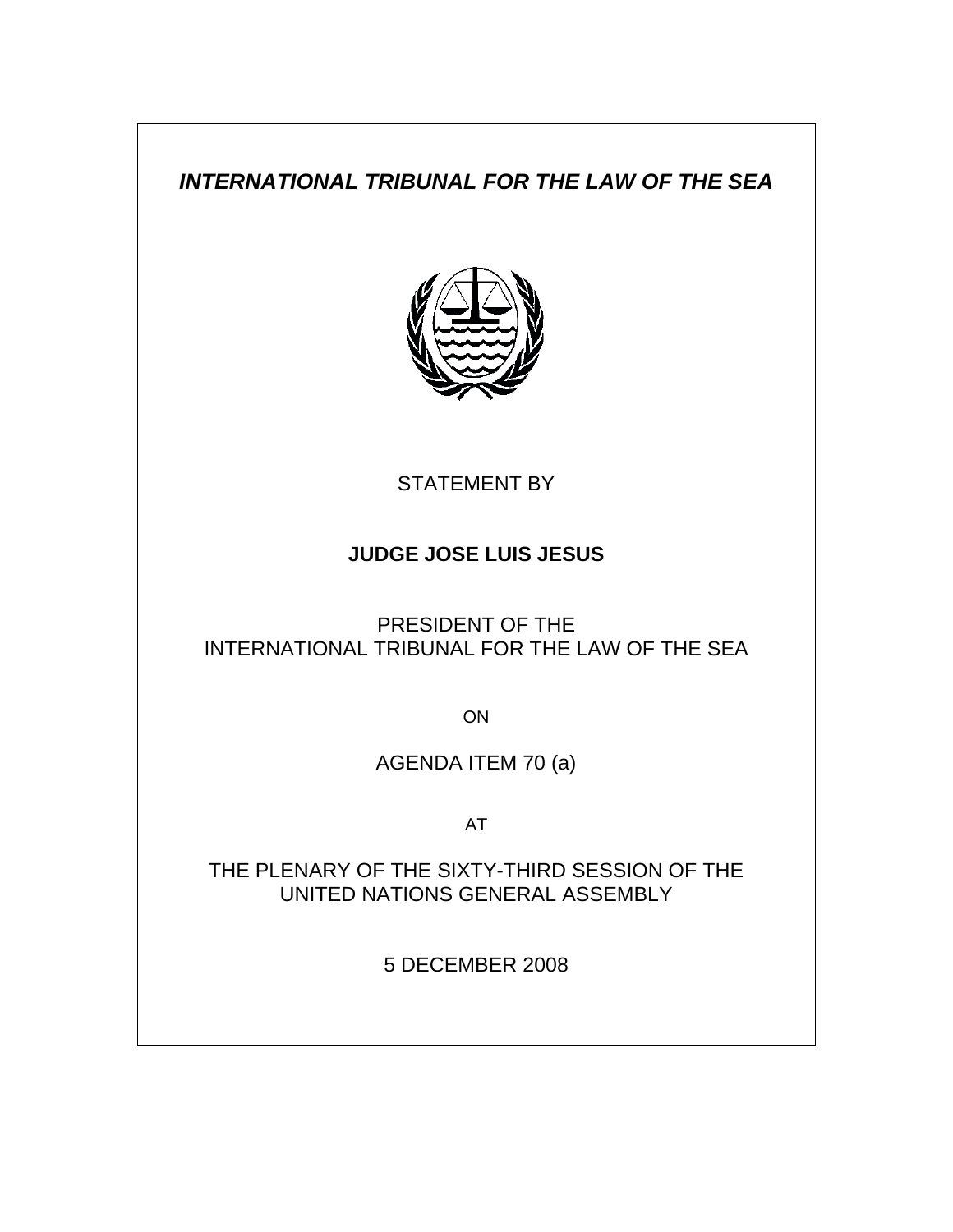Mr President,

1. It is an honour for me, in my new capacity as President of the International Tribunal for the Law of the Sea, to address this General Assembly on the occasion of its examination of the item "Oceans and the law of the sea". On behalf of the Tribunal, I would like to extend to you, Mr. President, our congratulations on your election as the President of this session of the General Assembly. I wish you every success in the discharge of your functions.

2. It falls upon me the sad duty to inform you of the death, on 12 November 2008, of Judge Choon-Ho Park, of the Republic of Korea. Judge Park had been a member of the Tribunal since its inauguration in October 1996, and made an important contribution to its work. We will miss a dear friend and colleague. Judge Park's term of office was due to expire in September 2014. A vacancy has therefore occurred in the Tribunal for the remainder of his term. Steps are being taken, in consultation with the States Parties, to fill the vacancy created by his death in accordance with article 6 of the Statute of the Tribunal.

Mr President,

3. I would like to take this opportunity to report to the General Assembly on the developments regarding the Tribunal that took place since the last debate on this agenda item. I will add a few observations on the jurisdiction and work of the Tribunal. Before doing so, allow me to welcome Liberia and Congo as the States Parties having most recently joined the United Nations Convention on the Law of the Sea.

4. Regarding organizational matters, I would like to inform this Assembly that, on 13 June 2008, the eighteenth Meeting of States Parties elected seven judges for a term of nine years. Of those judges, five were re-elected: Judges Marotta Rangel (Brazil), Chandrasekhara Rao (India), Akl (Lebanon), Wolfrum (Germany) and myself (Cape Verde). Two judges were elected. They are Mr Boualem Bouguetaia (Algeria) and Mr Vladimir Golitsyn (Russian Federation), who were sworn in as members of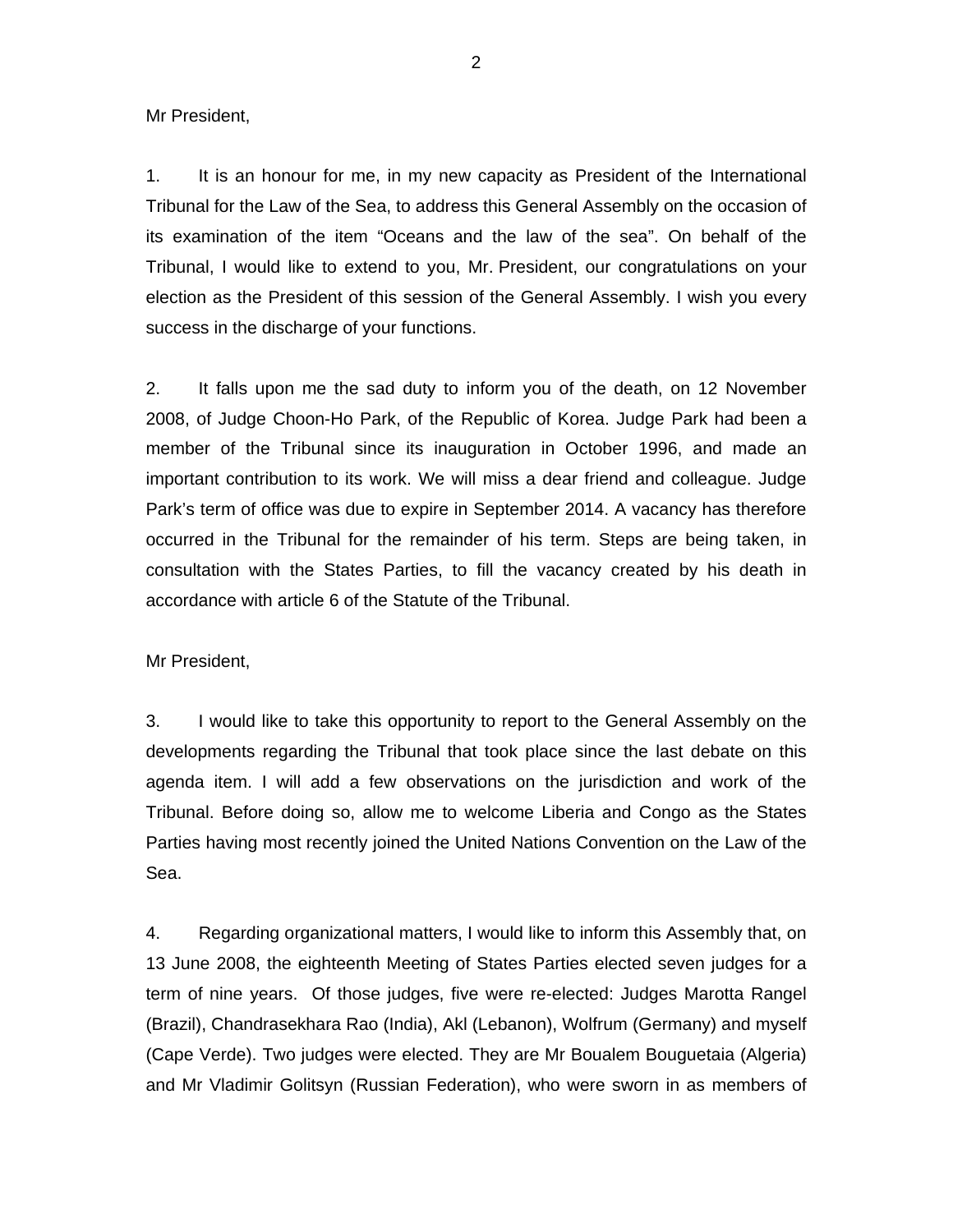the Tribunal at a public sitting held on 1 October 2008. They, as well as the five reelected judges, will serve until 30 September 2017.

5. Earlier this year, at a Special Meeting of States Parties held on 30 January 2008, Mr Zhiguo Gao of China was elected as a new judge of the Tribunal to replace Judge Guangjian Xu, who had resigned from office on 15 August 2007. Judge Gao was sworn in as a member of the Tribunal at a public sitting which took place on 3 March 2008. He will serve for the remainder of his predecessor's term of nine years, which will expire on 30 September 2011.

6. In 2008, the Tribunal held its Twenty-Fifth and Twenty-Sixth Sessions which were devoted to legal and judicial matters of relevance to the Tribunal's work, as well as organizational and administrative matters. On 30 September 2008, my predecessor, Judge Wolfrum, completed his three-year term as President of the Tribunal. During the Session, on 1 October 2008, I was elected as President of the Tribunal for a three-year term. On 2 October 2008, Judge Helmut Türk was elected as Vice-President of the Tribunal and Judge Treves as President of the Seabed Disputes Chamber.

#### Mr President,

7. It might be of interest to draw the attention of States to a number of special procedures that are unique to the Tribunal. The Tribunal has a core competence to deal with all disputes and all applications submitted to it in accordance with the Convention. Some aspects of the jurisdiction of the Tribunal are indeed unique, a feature that distinguishes it from the other courts and tribunals referred to in article 287 of the Convention. Allow me to highlight some aspects of these procedures.

8. I should first refer to the Tribunal's advisory competence which is twofold. On the one hand, the Seabed Disputes Chamber has exclusive competence to give advisory opinions either at the request of the Council and the Assembly of the International Seabed Authority on legal questions arising within the scope of their activities (article 191 of the Convention); or at the request of the Assembly on the conformity with the Convention of a proposal before the Assembly on any matter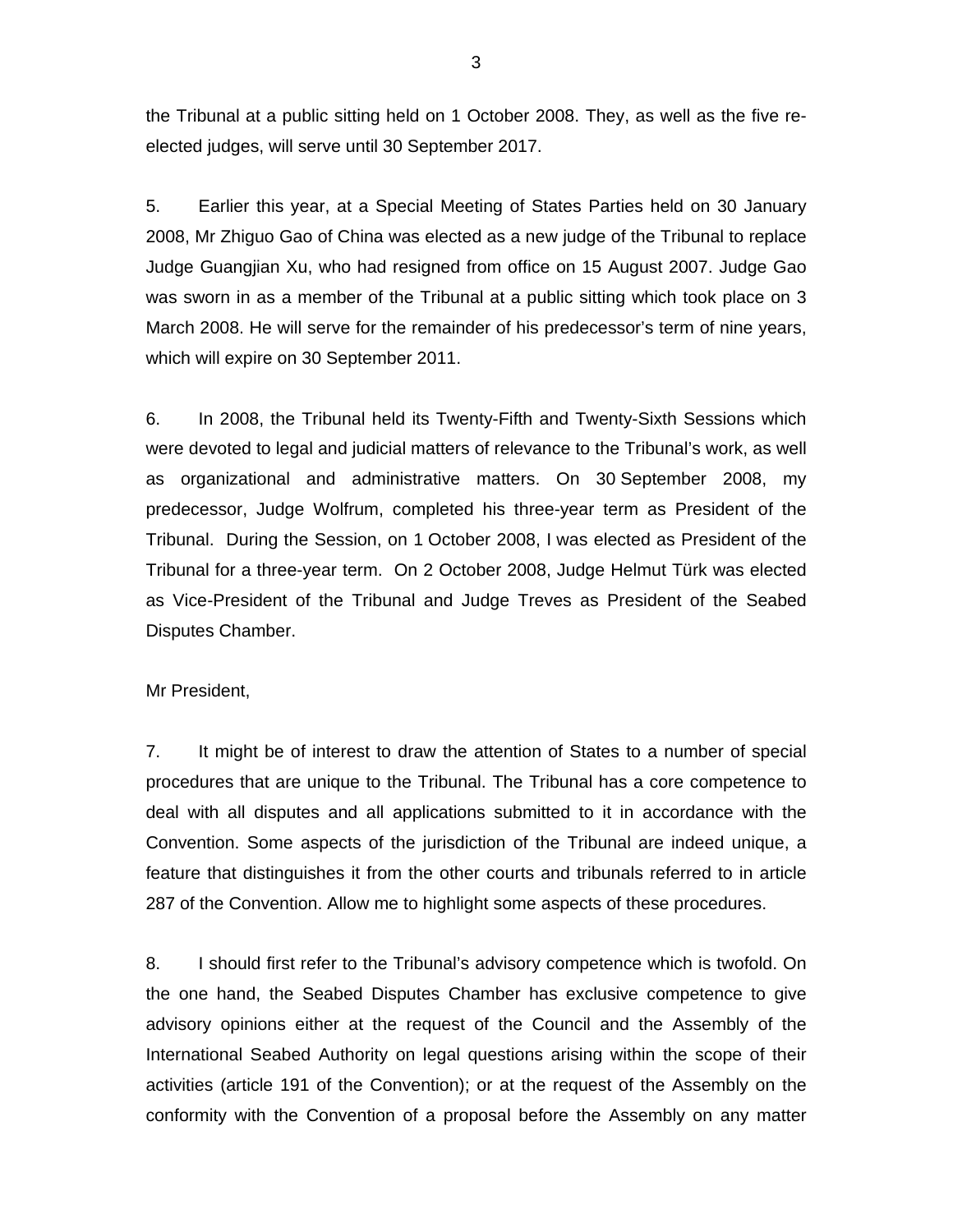(article 159, paragraph 10, of the Convention). It is likely that some of those questions may arise, and the Council or the Assembly, as the case may be, may make use of the advisory procedure of the Seabed Disputes Chamber.

9. Apart from the advisory role of the Seabed Disputes Chamber, the Tribunal, acting as a full court, "may give an advisory opinion on a legal question if an international agreement related to the purposes of the Convention specifically provides for the submission to the Tribunal of a request for such an opinion", as provided for in article 138 of the Rules. This article further indicates that the request for an advisory opinion is to be transmitted to the Tribunal by "whatever body" is authorized under such an agreement to do so. As the international community faces new challenges in ocean activities, such as piracy and armed robbery, advisory proceedings before the Tribunal on legal questions concerning the application and interpretation of provisions of the Convention may prove to be a useful tool to States.

10. Another unique procedure relates to article 290, paragraph 5, of the Convention, which confers on the Tribunal compulsory jurisdiction to prescribe provisional measures where a dispute on the merits has been submitted to an arbitral tribunal under Annex VII of the Convention. Under that provision, the Tribunal is empowered to prescribe provisional measures "pending the constitution of an arbitral tribunal to which a dispute is being submitted …if it considers that *prima facie* the tribunal which is to be constituted would have jurisdiction and the urgency of the situation so requires".

11. Since provisional measures under article 290, paragraph 5, of the Convention is a compulsory procedure, any one State alone can submit an application to the Tribunal for the prescription of such measures. The Tribunal may prescribe provisional measures not only "to preserve the respective rights of the parties to the dispute" but also "to prevent serious harm to the marine environment". The protection of the respective rights of the parties to the dispute is a common feature in rules of procedure of courts and tribunals. The prevention of serious harm to the environment is a specific feature which underlines the importance placed by the Convention in the marine environment. In fact, the Tribunal has entertained a few cases relating to the protection of the environment under article 290, paragraph 5, of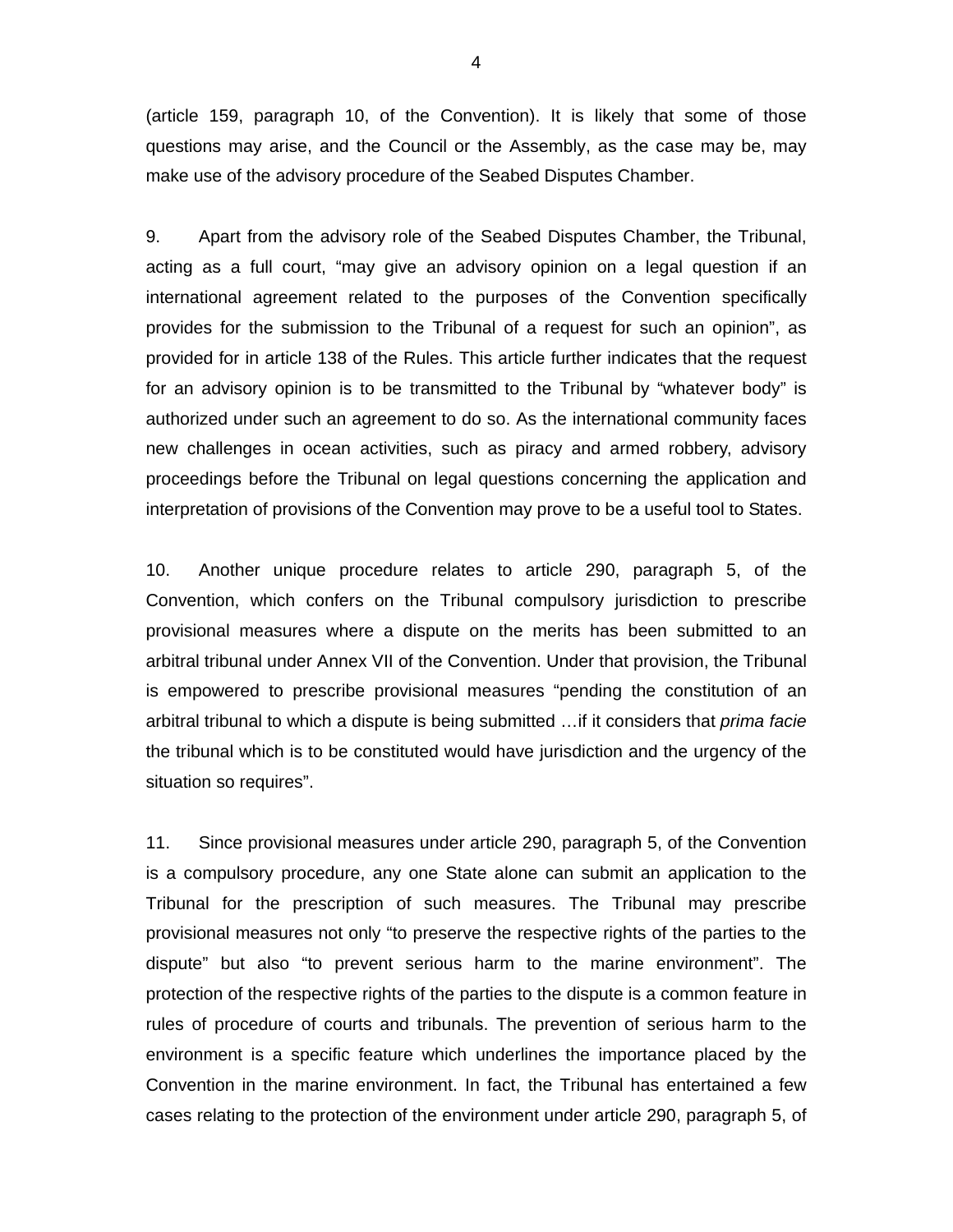the Convention, whereby it has prescribed provisional measures which were intended to prevent further damage being caused to a particular fish stock or to the marine environment, while protecting the rights of the parties.

12. An additional instance in which the Tribunal may exercise compulsory jurisdiction concerns article 292 of the Convention, which deals with the prompt release of vessels and crews. This provision enables the flag State or an entity acting on its behalf to submit an application to the Tribunal for the prompt release of a vessel or its crew detained by the authorities of a State Party, on account of fisheries or marine pollution offences. The Tribunal has entertained a number of applications for prompt release of fishing vessels and crews detained for alleged violations of fishing laws in the exclusive economic zone of a coastal State, the last two cases of which were dealt with by the Tribunal last year, as already reported to this Assembly. These applications, made on the basis of article 73 of the Convention, have provided the Tribunal with the opportunity to develop a wellestablished jurisprudence.

13. Prompt release proceedings, as well as the proceedings of provisional measures under article 290, paragraph 5 are indeed an illustration of the positive role that the Tribunal, acting swiftly, may play in maritime matters. The cases handled so far by the Tribunal have not exceeded more than 30 days.

14. The Tribunal is positioned to play a major role on issues pertaining to the law of the sea. While the Tribunal has already made a positive contribution to the peaceful settlement of disputes<sup>1</sup>, States have yet to make extensive use of the Tribunal. In this regard, I wish to convey our gratitude to the sponsors of the draft resolution for noting the continued and significant contribution of the Tribunal to the peaceful settlement of disputes in accordance with Part XV of the Convention and for underlining the Tribunal's important role and authority concerning the interpretation or application of the Convention and the Agreement relating to the Implementation of

-

<sup>1</sup> Fifteen cases have been submitted to the Tribunal so far. Of these cases, 13 have been adjudicated, one case is still pending (*Case concerning the Conservation and Sustainable Exploitation of Swordfish Stocks in the South-Eastern Pacific Ocean (Chile/European Community)*), and one case was removed from the list of cases further to an agreement reached between the parties (*The "Chaisiri Reefer 2" Case (Panama* v. *Yemen)*). For details on the 13 cases that have been adjudicated, please see the website of the Tribunal at www.itlos.org.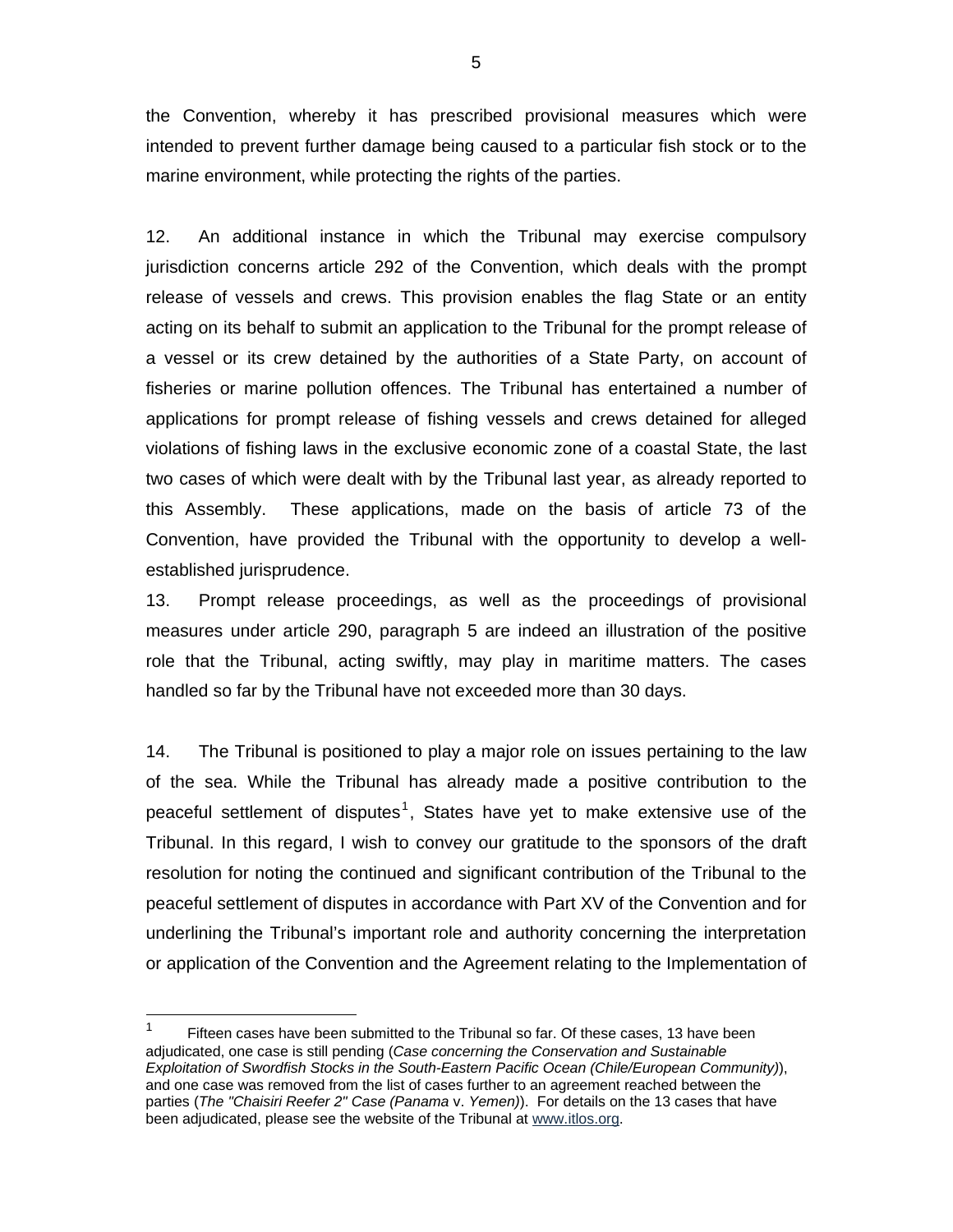Part XI of the Convention. I should also like to mention that of the 39 States Parties to the Convention that have made declarations under article 287 of the Convention, 24 amongst them have chosen the Tribunal as the means or one of the means for the settlement of disputes concerning the interpretation or application of the Convention. I am pleased to note that the draft resolution encourages States Parties to the Convention to consider making a written declaration in accordance with article 287 of the Convention.

#### Mr President,

15. The Tribunal has undertaken a number of steps with a view to promoting knowledge about the Convention dispute-settlement system as it relates to procedures and proceedings before it. The Tribunal has organized, in cooperation with the International Foundation for the Law of the Sea, a number of regional workshops intended to provide government experts working in the law of the sea or in other legal areas with insight into the procedures before the Tribunal. In 2008, workshops were held in Bahrain and Buenos Aires. In 2006 and 2007, workshops took place in Dakar, Libreville, Kingston and Singapore. On behalf of the Tribunal, I would like to express our appreciation to the host countries of these workshops for their precious cooperation and assistance.

16. On the other hand, the Tribunal established in 2007, with the support of the Nippon Foundation, an annual capacity-building and training programme on dispute settlement under the Convention. During the current cycle (2008-2009), five government officials and researchers from China, Gabon, Indonesia, Kenya and Romania are benefiting from this programme, which takes place from July 2008 to March 2009.

17. This capacity-building programme complements the Tribunal's Internship Programme which began already in 1997. This year, 16 participants, each from a different country, have participated in the programme. Nine of these interns benefited from the grant made available by KOICA to provide financial assistance to enable the participation of candidates from developing countries.